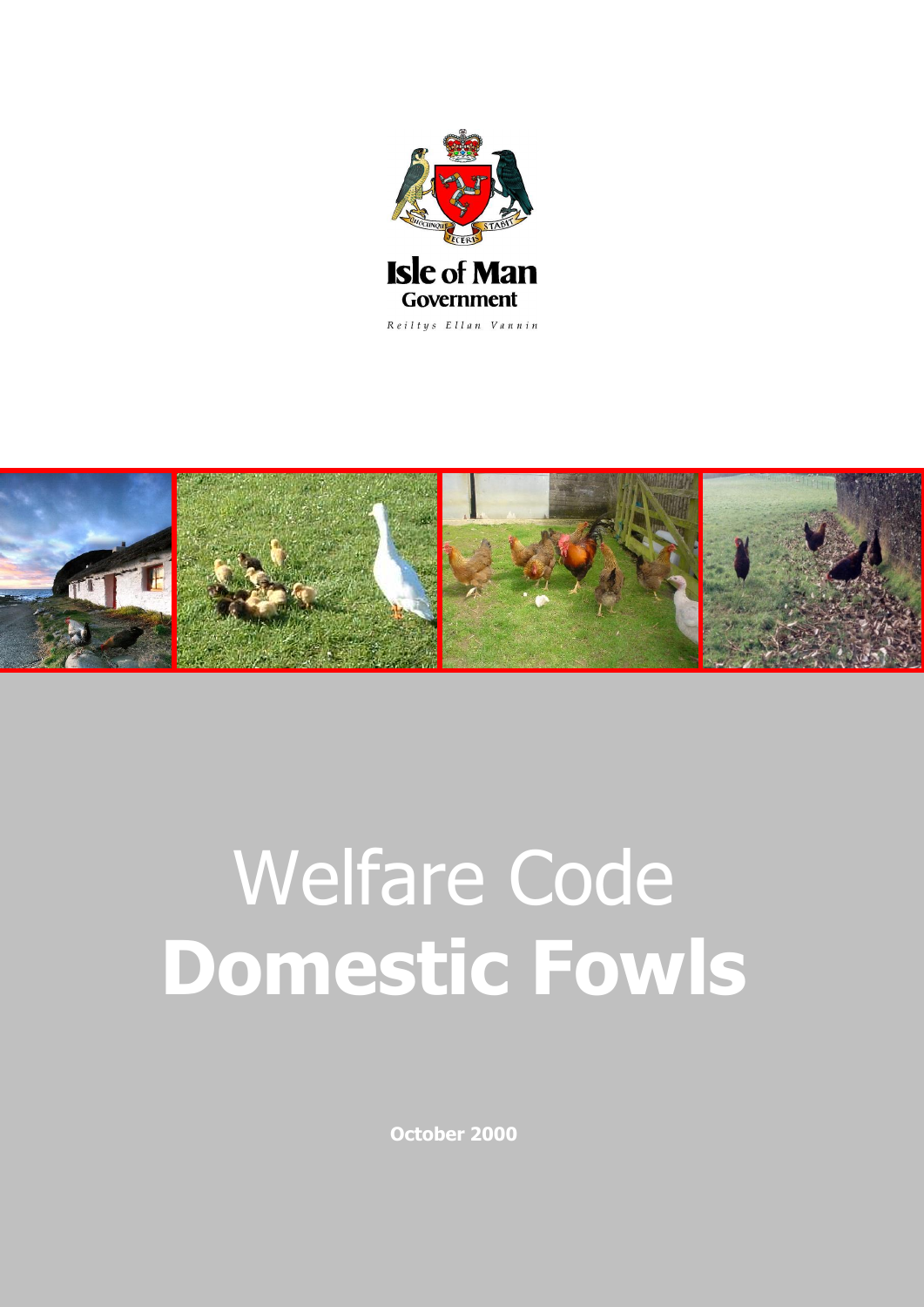#### **AN INTRODUCTION BY THE MINISTER**

In recognition of the growing interest in animal welfare, and the importance of rearing animals in the island to the highest possible standard the Department of Agriculture, Fisheries and Forestry is introducing Welfare Codes for farm livestock. These Welfare Codes have been produced after consultation with all interested organisations, and will assist in the production of quality livestock under farm assured schemes.

The Code, which has been laid before Tynwald, embodies the latest scientific advice and the best current husbandry practices. It takes account of the five basic needs:

- 1. freedom from thirst, hunger and malnutrition,
- 2. appropriate comfort and shelter,
- 3. the prevention, or rapid diagnosis and treatment of, injury, disease and infestation,
- 4. freedom from fear,
- 5. freedom to display most normal patterns of behaviour.

An important section of the Code has been the adoption of an EC Directive on the welfare of battery hens which will provide, a statutory minimum space allowance of 450 sq. cm per bird.

In particular, the Code mentions the need for technical and managerial skills where specialist buildings and complex mechanical and electrical equipment exist and more emphasis is given to the importance of precautions against fire or other emergencies. More information on alternative systems such as freerange has also been included in view of the increased interest over recent years.

The preface to the Code identifies good stockmanship as a key factor in farm animal welfare. This Code should be an essential tool for every stockman. You and all involved with domestic fowls on your farm, are asked to read it carefully and to bear its recommendations in mind at all times. The note on page 4 explains the status of the Code in relation to the law of the land.

> The Hon. A. F. Downie Minister of Agriculture, Fisheries and Forestry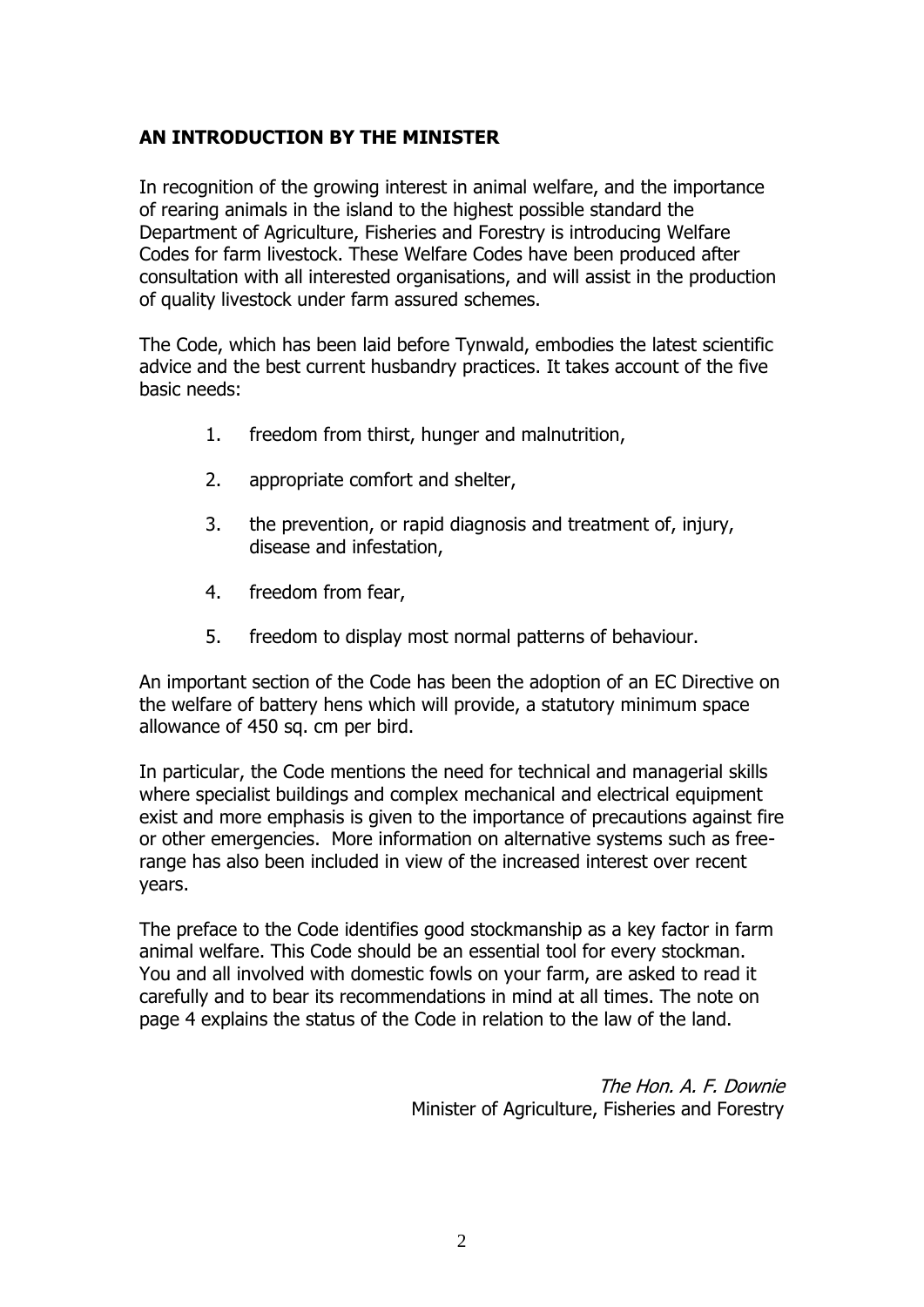| CODE OF RECOMMENDATIONS FOR THE WELFARE OF<br><b>DOMESTIC FOWLS</b>                                                                                                        | 7                                            |
|----------------------------------------------------------------------------------------------------------------------------------------------------------------------------|----------------------------------------------|
| <b>INTRODUCTION</b>                                                                                                                                                        | 7                                            |
| <b>HOUSING</b><br>General<br>Fire and other emergency precautions<br>Ventilation and temperature<br>Lighting<br>Mechanical equipment and services<br><b>Stocking Rates</b> | 8<br>6<br>9<br>10<br>10<br>10<br>11          |
| <b>FEED AND WATER</b>                                                                                                                                                      | 13                                           |
| <b>MANAGEMENT</b><br>General<br><b>Beak Trimming</b><br><b>Dubbing</b><br><b>Toe Cutting</b><br>Dewinging<br><b>Blinkers</b><br>Castration and devoicing                   | 13<br>13<br>14<br>15<br>15<br>15<br>15<br>15 |
| DISPOSAL OF UNWANTED CHICKS AND HATCHERY<br><b>WASTE</b>                                                                                                                   | 15                                           |
| HANDLING AND TRANSPORT OF STOCK ON THE<br><b>PREMISES</b><br>General<br>Day old chicks<br>Growing and adult birds                                                          | 16<br>16<br>16<br>16                         |
| ADDITIONAL RECOMMENDATIONS: RANGE BIRDS<br>Management<br>Housing<br>Feed and water<br><b>REFERENCES</b>                                                                    | 17<br>17<br>17<br>18<br>19                   |
|                                                                                                                                                                            |                                              |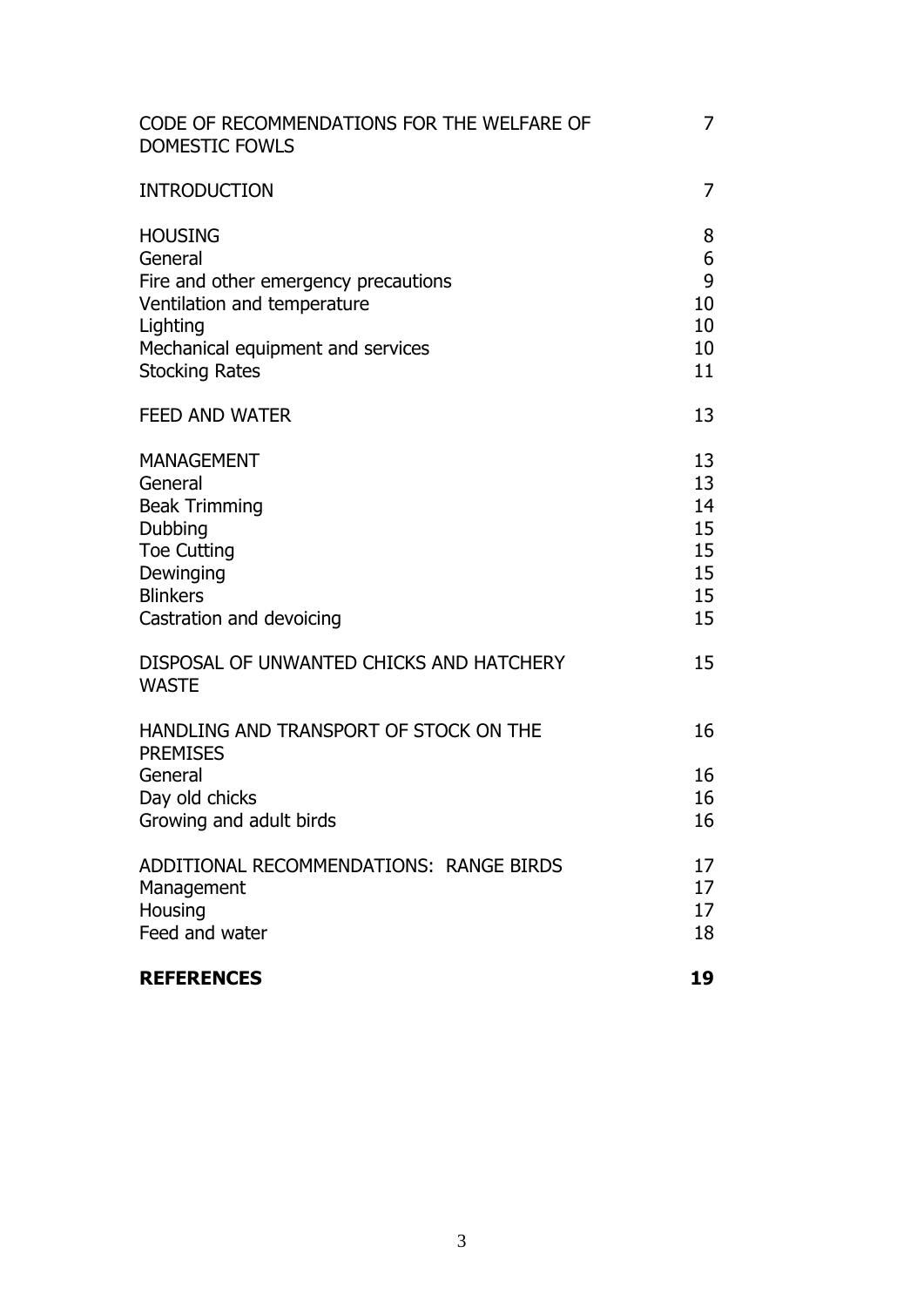### **NOTE**

**The following Code, comprising paragraphs 1 to 74 is issued with the authority of Tynwald and has been prepared following consultation as required by section 3O of the Animal Health Act 1996 (Part III Welfare of Livestock) which reads as follows:**

"The Department may after consultation with such organisations as appears to it to be representative of interests substantially affected-

- a) prepare codes containing such recommendations with respect to the welfare of livestock situated on agricultural land or on or in any vehicle, container or moveable structure as it considers proper for the guidance of persons concerned with the livestock: and
- b) revise any such code by revoking, varying, amending, or adding to the provisions of the code in such a manner as the Department thinks fit."

#### **The following further extracts from the Animal Health Act 1996 explain the status of the Code in relation to the law of the land:**

#### **Section 28**

"Any person who-

- a) causes unnecessary pain or unnecessary distress to any livestock which are under his control, or
- b) permits any such livestock to suffer any such pain or distress of which he knows or may reasonably be expected to know,

shall be guilty of an offence under this act."

#### **Section 30 (4)**

"A failure on the part of any person to observe a provision of a code for the time being issued under this section shall not of itself render that person liable to proceedings of any kind; but such a failure on the part of any person may, in proceedings against him for an offence under section 28, be relied upon by the prosecution as tending to establish the guilt of the accused unless it is shown that he cannot reasonably be expected to have observed the provision in question within the period which has elapsed since that provision was first included in a code issued under this section".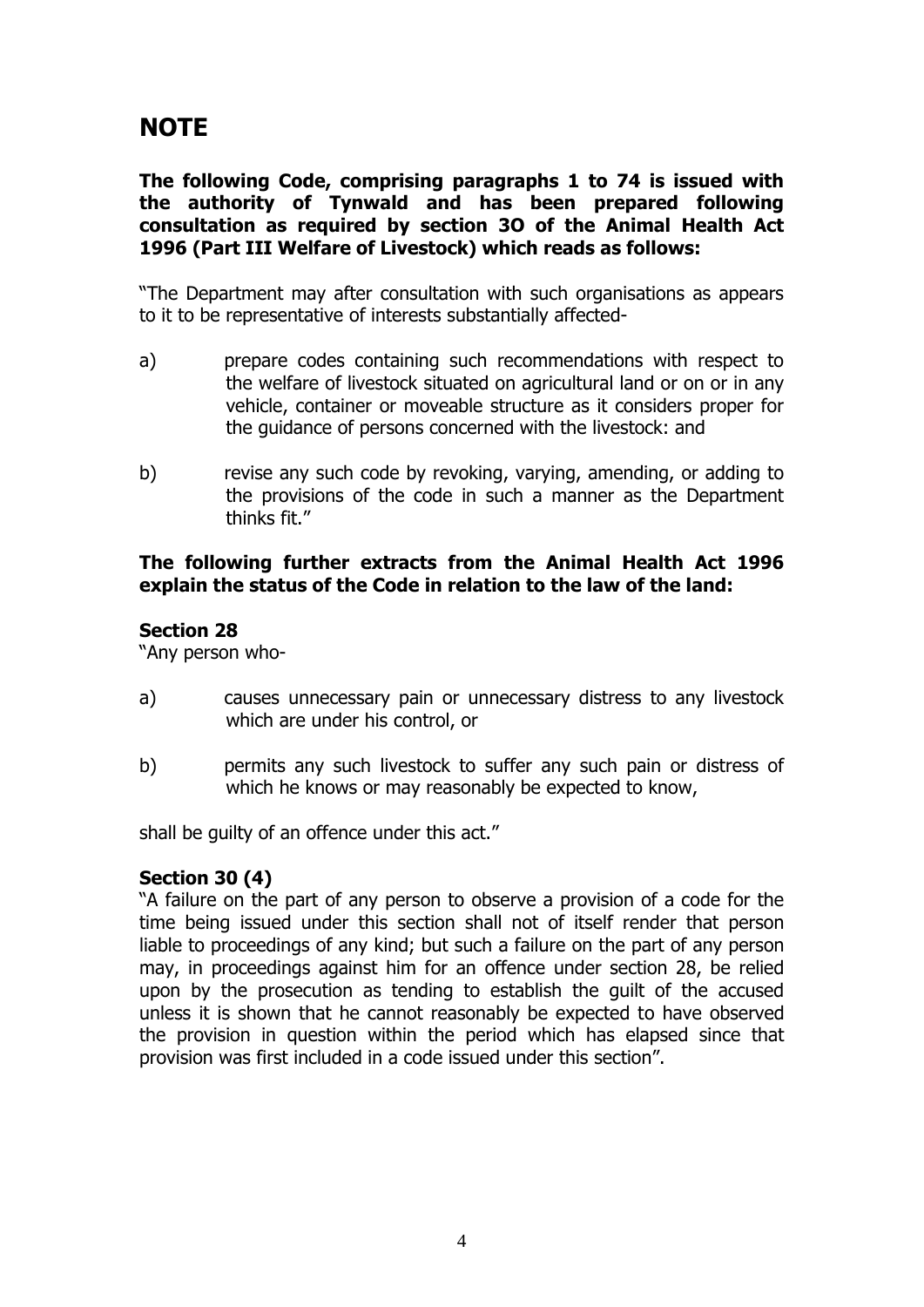### **PREFACE**

This preface is not part of the code, but is intended to explain its purpose and to indicate the broad considerations upon which it is based.

The basic requirements for the welfare of livestock are a husbandry system appropriate to the health and, so far as practicable, the behavioural needs of the animals and a high standard of stockmanship.

Stockmanship is a key factor because, no matter how otherwise acceptable a system may be in principle, without competent, diligent stockmanship the welfare of the birds cannot be adequately catered for. The recommendations which follow are designed to help stockmen, particularly those who are young or inexperienced, to attain the required standards. The part that training has to play in the development of the stockman's awareness of welfare requirements cannot be overstressed. Detailed advice on the application of the Code in individual circumstances readily available through the DAFF Field Staff and in advisory publications. (1)

Nearly all livestock husbandry systems impose restrictions on the stock and some of these can cause an unacceptable degree of discomfort or distress by preventing the birds from fulfilling their basic needs. Provisions meeting these needs, and others which must be considered, include:

- comfort and shelter;
- readily accessible fresh water and a diet to maintain the birds in full health and vigour;
- freedom of movement;
- the company of other birds particularly of like kind;
- the opportunity to exercise most normal patters of behaviour;
- light during the hours of daylight, and lighting readily available to enable the birds to be inspected at any time;
- floors / perches which neither harm the birds, nor cause undue strain;
- the prevention, of rapid diagnosis and treatment of vice, injury, parasitic infestation and disease;
- the avoidance of unnecessary mutilation; and
- emergency arrangements to cover outbreaks of fire, the breakdown of essential mechanical services and the disruption of supplies.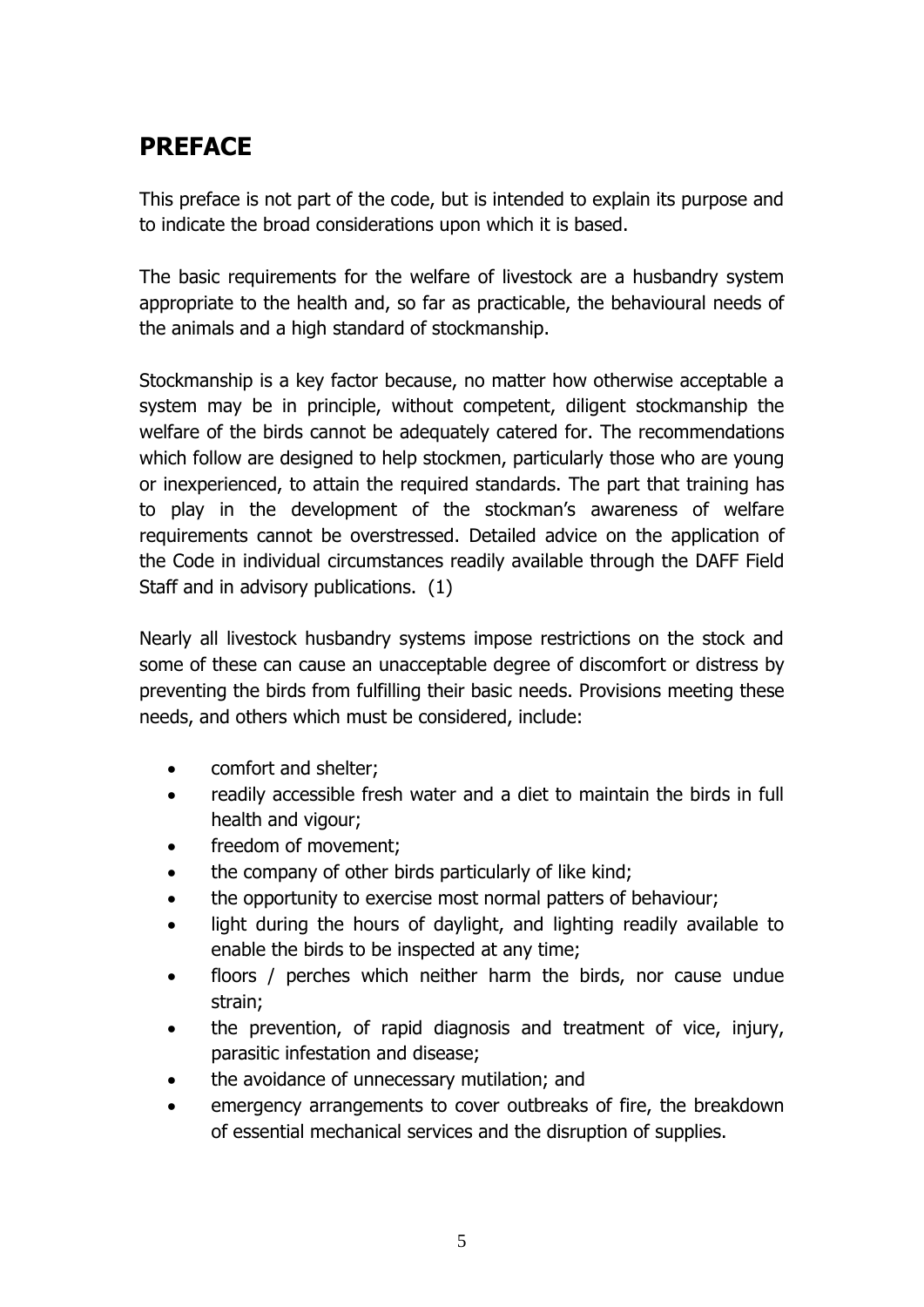Not all husbandry systems in use for domestic fowls equally meet the physiological and behavioural needs of the birds. An attempt has been made, on the basis of the latest scientific knowledge and the soundest current practices, to identify those features of husbandry systems which place the welfare of birds at risk unless precautions are taken. The Code sets out what these precautions should be, bearing in mind the importance to the birds of their total environment and the fact that there is often more than one way in which their welfare can be safeguarded.

Certain aspects of livestock husbandry can present hazards to the health and safety of the stockman. Advice on these matters is available from the Department of Local Government and the Environment, Health and Safety Inspectorate.

The practice of rearing quail and other game birds for the table is on the increase. Much of the advice in this Code can be applied to the rearing of such birds and rearers should at all times bear in mind the needs of the birds which generally may be met by following the spirit of the Code.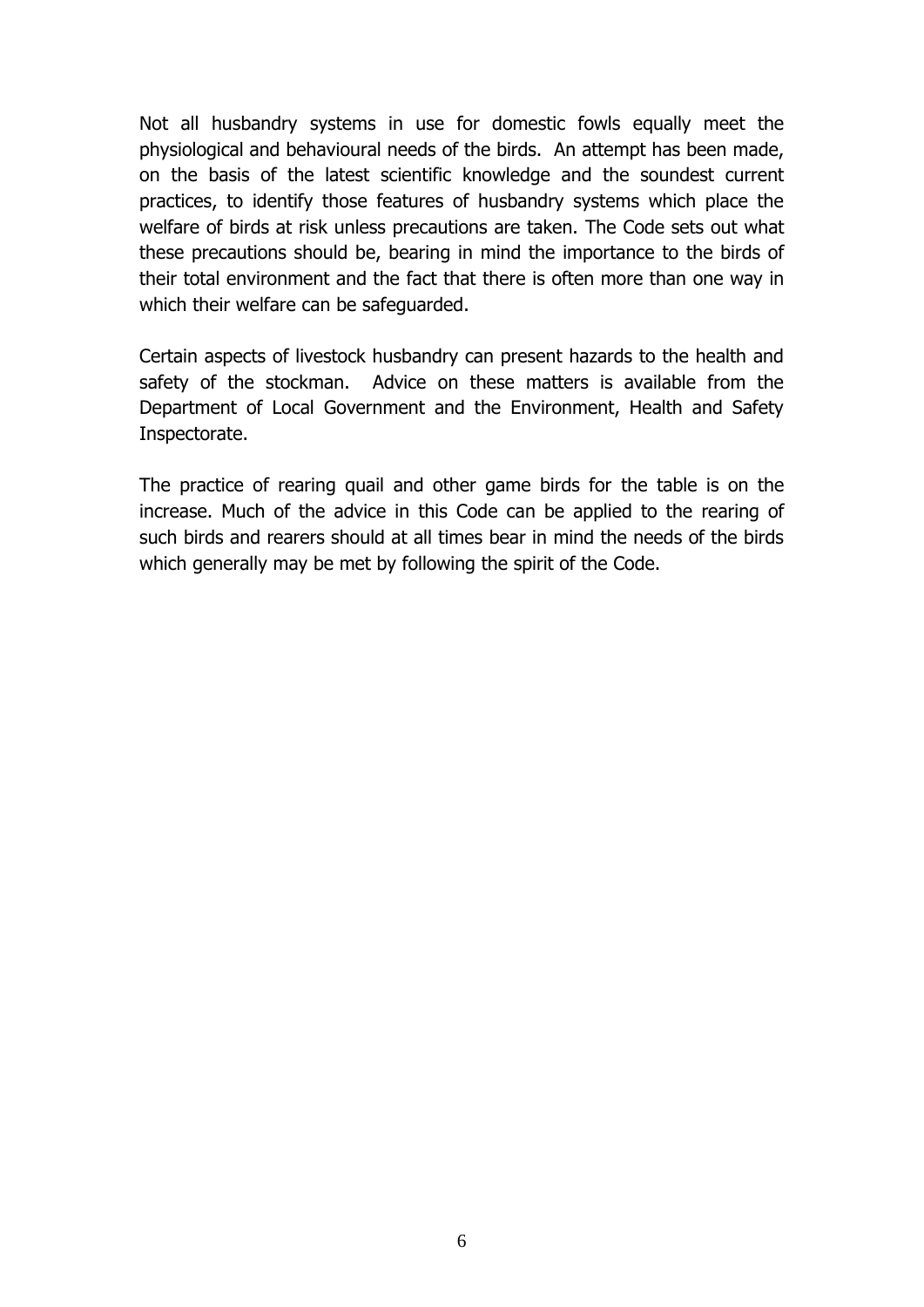## **CODE OF RECOMMENDATIONS FOR THE WELFARE OF DOMESTIC FOWLS**

### **INTRODUCTION**

- 1. The welfare of domestic fowls can be safeguarded and their physiological and behavioural needs met under a variety of management systems. The system, and the number and the stocking rate of birds kept at any one time, should depend on the suitability of the conditions and the skill of the stockman.
- 2. Consideration should be given to the question of animal welfare before installing more complex or elaborate equipment that has previously been used. In general the greater the restriction imposed on the bird and the greater the complexity of the system or of the degree of control which is exercised over temperature, air flow or food supply, the less the bird is able to use its instinctive behaviour to modify the effect of unfavourable conditions and the greater the chance of suffering if mechanical or electrical failures occur. Thus systems involving a high degree of control over the environment should only be installed where conscientious staff skilled in both animal husbandry and the use of the equipment will always be available.
- 3. Large flocks can be managed successfully, but in general the larger the size of the unit the greater the degree of skill and conscientiousness needed to safeguard welfare. The size of a unit should not be increased nor should a unit be set up unless it is reasonably certain that the stockman in charge will be able to safeguard the welfare of the individual bird.
- 4. All stockmen should know the normal behaviour of domestic fowls and watch closely for signs of distress or disease and, where necessary, take prompt remedial action.
- 5. The good stockman will know the signs which indicate good health in domestic fowls. He should be able to recognise impending trouble in its earliest stages and may often be able to identify the cause and put matters right immediately. If the cause is not obvious, or if the stockman's immediate action is not effective, veterinary or other expert advice should be obtained as soon as possible.
- 6. Important indications of health are alertness, clear bright eyes, good posture, vigorous movements in unduly disturbed, active feeding and drinking, and clean and healthy skin, shanks and feet. Attention should be paid to any departure from the normal.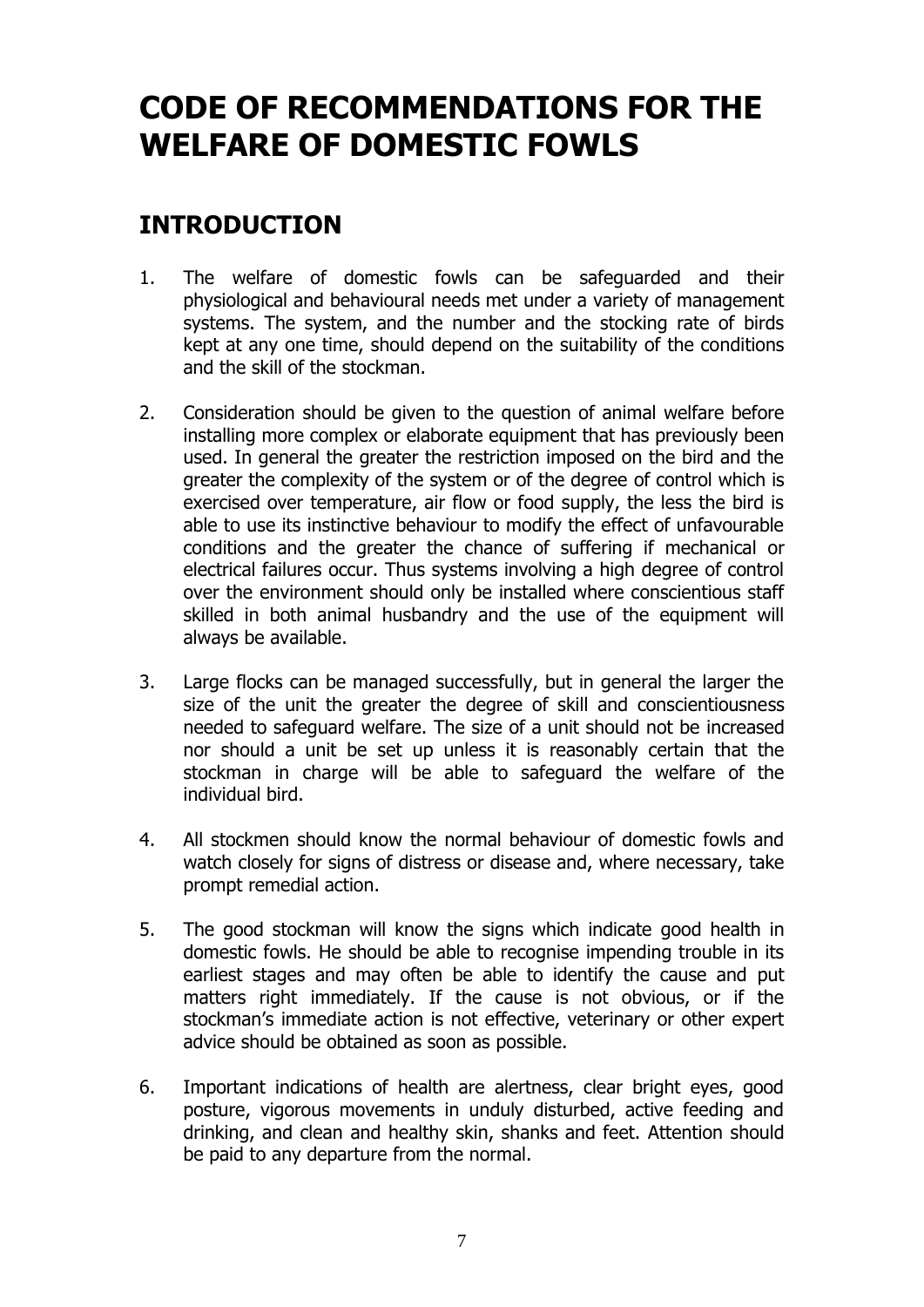- 7. The early signs of ill-health may include changes in food and water intake, in preening, in "chatter" and in activity. In laying birds there may also be a drop in egg production and changes in egg quality such as shell defects.
- 8. Ailing birds, and any birds suffering from injury such as open wounds or fractures, or from prolapse of the vent should be segregated and treated or, if necessary, be humanely killed without delay. (2)

### **HOUSING**

#### **General**

- 9. Advice on welfare aspects should be sought when new buildings are to be constructed or existing buildings modified. Some intensive systems depend on specialised buildings and complex mechanical and electrical equipment, which require a high level of technical and managerial skills to ensure that husbandry and welfare requirements are met. Consideration should be given to the incorporation of weighing, handling and loading facilities.
- 10. Ventilation, heating, lighting, feeding, watering and all other equipment should be designed, sited and installed so as to avoid risk of injuring birds.
- 11. All floors, particularly slatted or metal mesh ones, and perches should be designed, fitted and maintained so as to avoid distress or injury to the birds. Remedial action should be taken if any of these occurs.
- 12. Even where ladders are provided, nest boxes, roosting areas and perches should not be so high above floor level that birds have difficulty in using them or risk injury.
- 13. The design and usage of some battery cages of the kind at present in use for laying hens places severe restrictions on the birds' freedom to turn round without difficulty, groom themselves, get up and sit down, rest undisturbed, stretch their legs and body and perform wing-flapping and dust-bathing behaviour as well as to fulfil other health and welfare needs. Cages should be designed to comply with or better current EC standards and maintained so as to minimise discomfort and distress and to prevent injury to the birds being caused by such restrictions.
- 14. The type and arrangement of cages should allow for efficient working and for each bird to be properly inspected, birds in bottom cages are often difficult to see and should not be neglected. In addition, where cages are kept in more than three tiers adequate provision should be made for the inspection of all tiers for example by the installation of gantries, or platforms. (See also paragraphs 30 and 40)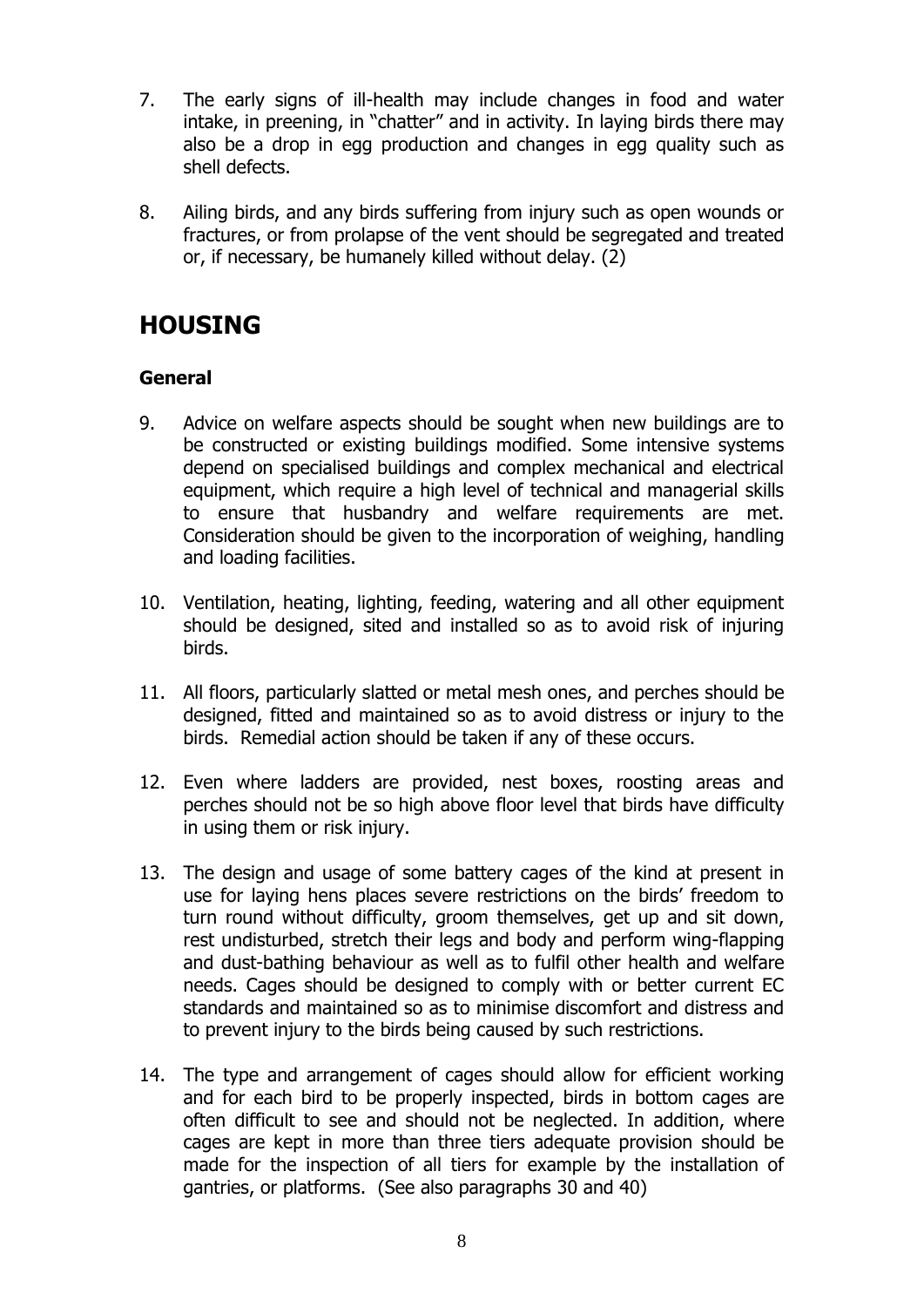- 15. Cages should be of sufficient height to allow standing birds free movement of the head and neck.
- 16. The fronts of rearing cages should be equipped and maintained so that birds have access to feed and water but cannot escape and fall to the floor.
- 17. Droppings should not be allowed to fall on birds in lower tiers of cages. Droppings pits below battery cages should be closed off to prevent birds gaining access.

#### **Fire and other emergency precautions**

- 18. Farmers should make advance plans for dealing with emergencies such as fire, flood or disruption of supplies, and should ensure that all staff are familiar with the appropriate emergency action. At least one responsible member of the staff should always be available to take the necessary steps.
- 19. Knowledge of fire precautions by the farmer and all staff should be a major priority. Expert advice on all fire precautions should be sought from the Senior Fire Safety Officer at Fire Service Headquarters.
- 20. In the design of new buildings or alteration of existing ones there should be provision for livestock to be released and evacuated quickly in the case of an emergency. Materials used in construction should have sufficient fire resistance and adequate doors and other escape routes should be provided to enable an emergency procedure to be followed in the event of a fire. Where possible straw storage should be separated from livestock accommodation to reduce the risk to stock from fire and smoke.
- 21. All electrical, gas and oil services should be planned and fitted so that if there is overheating or flame is generated, the risk of flame spreading to equipment, litter or straw (where used) or to the fabric of the building is minimal. It is advisable to site main power on/off controls outside buildings. Consideration should be given to installing fire alarm systems which can be heard and acted upon at any time of the day or night.
- 22. In case a 999 call has to be made, notices should be prominently displayed in poultry houses stating where the nearest phone is located. Each phone should have fixed by it a notice giving instructions t the Fire Brigade on how to reach the poultry houses.
- 23. There is usually some warning of interruption in the supply of feedingstuffs and, so far as possible, arrangements should be made to lay in adequate stocks of feed or water to offset the worst effects of such a contingency.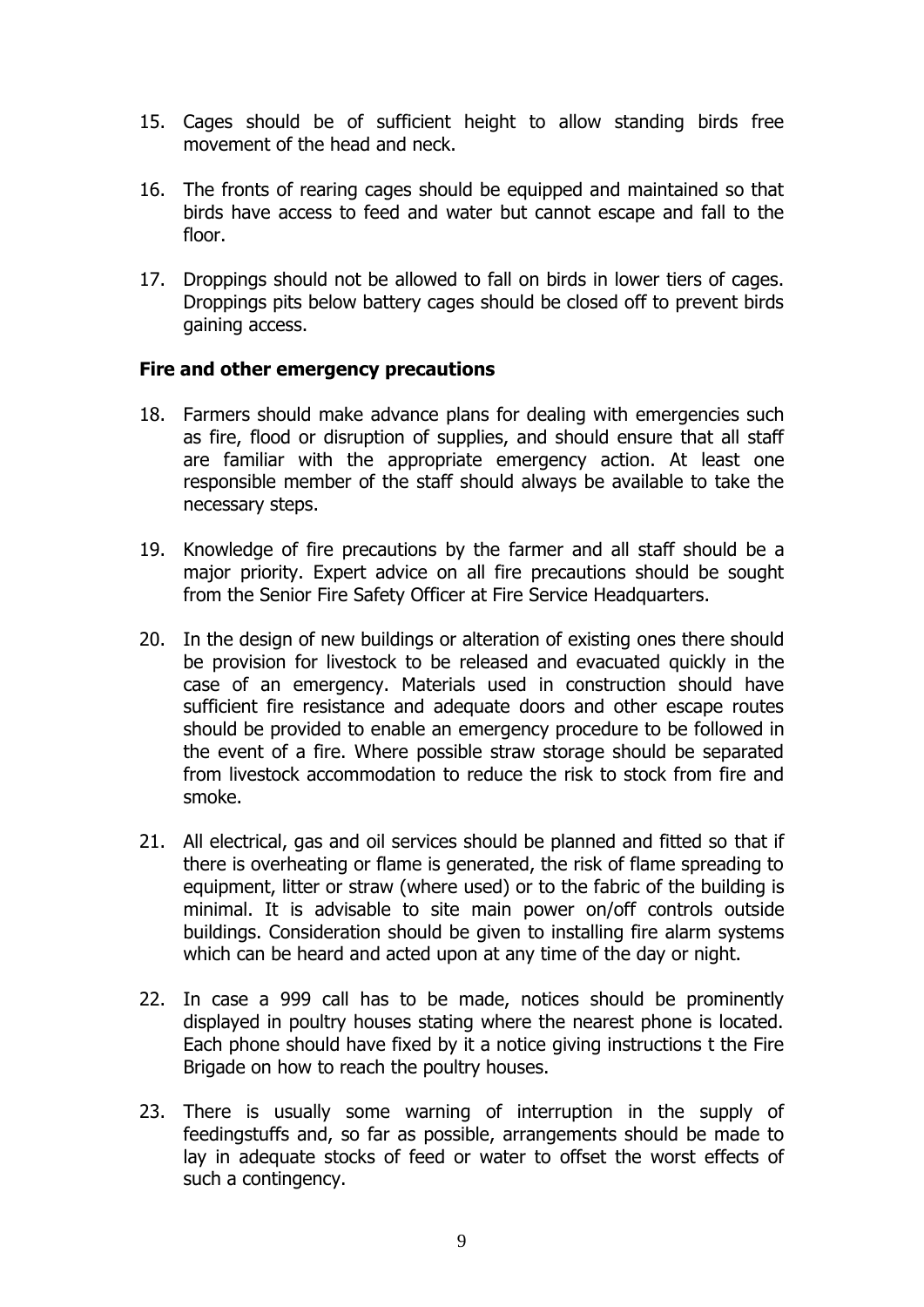#### **Ventilation and temperature**

- 24. Ventilation rates and house conditions should at all times be adequate to provide sufficient fresh air for the birds in particular, accumulations of ammonia, hydrogen sulphide, carbon dioxide, carbon monoxide and dust should be avoided. (3)
- 25. Care should be taken to protect confined birds from draughts in cold conditions.
- 26. Birds, particularly those in cages, should not be exposed to strong direct sunlight or hot surroundings long enough to cause heat stress as indicated by prolonged panting.
- 27. A newly hatched bird has poor control of its body temperature. Environmental conditions during the early part of a chick's life should therefore allow it to maintain its normal body temperature without difficulty. Whatever method of heating is used, the behaviour of the chick should be regarded as the best indicator of the adequacy of the environment. Young chicks should not be subjected to conditions which cause either panting due to the overheating or prolonged huddling and feather ruffling due to under-heating. After about four to five weeks birds can tolerate a fairly wide range of temperatures; but every effort should be made to avoid creating conditions which will lead to chilling, huddling and subsequent smothering.
- 28. Close confinement affects the birds' ability to maintain their normal body temperature, but under any management system ambient temperatures hot enough to cause prolonged panting may occur, particularly when humidity is relatively high. All accommodation should therefore be do designed that even when fully stocked its ventilation is adequate to protect the birds from overheating under any weather conditions that can reasonably be foreseen.

#### **Lighting**

- 29. Young chicks may be kept in light 24 hrs per day up to 2 wks of age. For birds older than 2 wks of age provision should be made for a period of darkness in each 24-hour cycle, but where birds do not have access to daylight they should be given at least eight hours lighting per day.
- 30. Enough light should be available to enable all birds to be seen clearly when they are being inspected. Supplementary lighting may be needed for the inspection of birds in the bottom tier in cage systems (see also paragraphs 14 and 40)

#### **Mechanical equipment and services**

31. All equipment and services including feed hoppers, drinkers, ventilating fans, heating and lighting units, fire extinguishers and alarm systems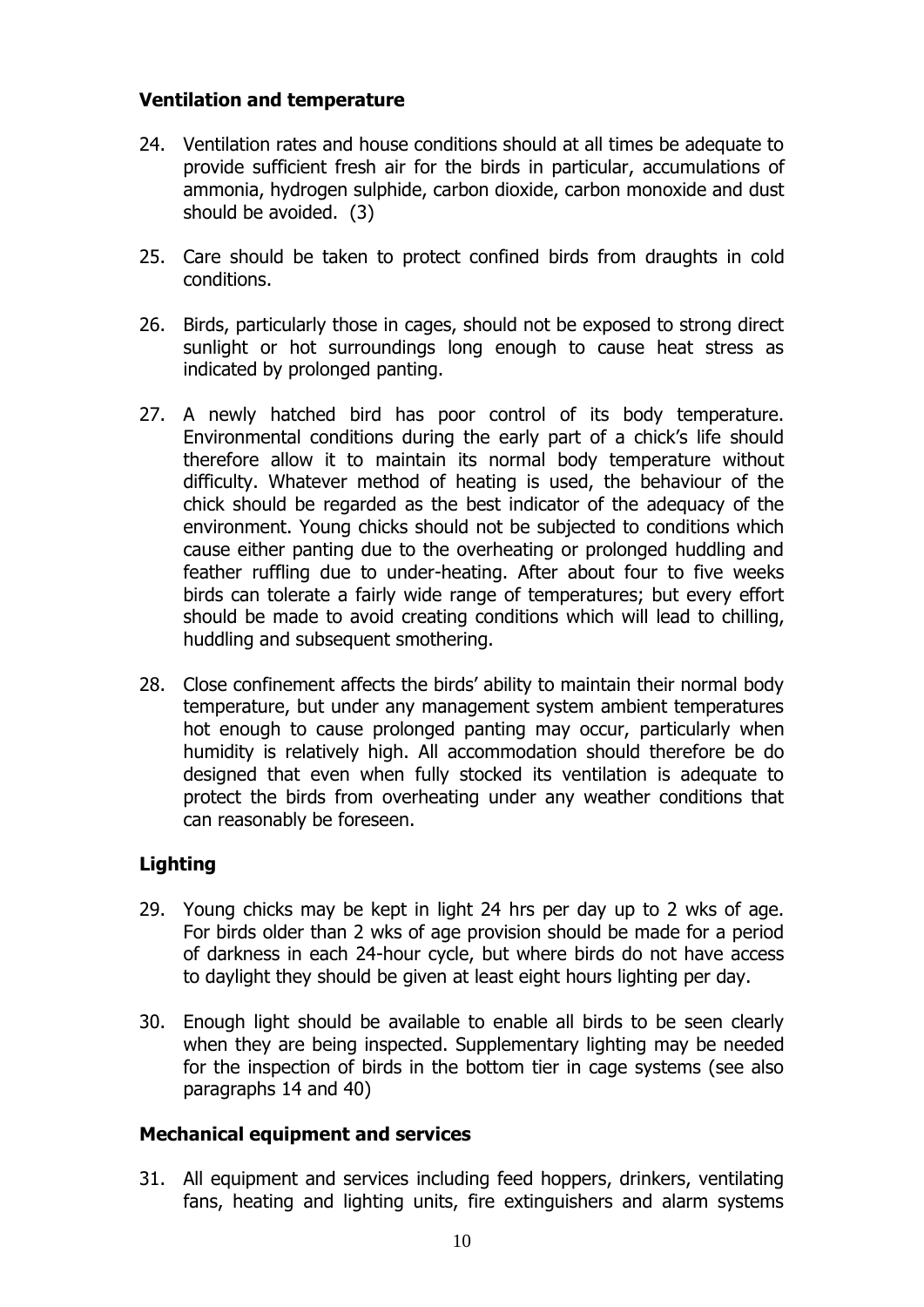should be cleaned and inspected regularly and kept in good working order. (4) All automated equipment should incorporate a fail-safe device and, where the birds' welfare is dependent upon such equipment, an alarm system to warn the stockman of failure. Defects should be rectified immediately or other measures taken t safeguard the health and welfare of the birds. Alternative ways of feeding and of maintaining a satisfactory environment should therefore be ready for use. All equipment should be constructed and maintained in such a way as to avoid subjecting the birds to excessive noise.

32. All electrical installations at mains voltage should be inaccessible to the birds and properly earthed. (5)

#### **Stocking rates**

- 33. Irrespective of the type of enclosure or system of management used, all domestic fowls should have sufficient freedom of movement to be able, without difficulty, to stand normally, turn around and stretch their wings. They should also have sufficient space to be able to perch or sit down without interference from other birds.
- 34. It cannot be too strongly emphasised that birds kept under any system can be prone to stress, injury and disease if management and husbandry are not of a high standard. Within the present limits of scientific knowledge it is not possible to relate stocking rate to welfare in any simple manner. Stocking rate is only one aspect of a complex situation involving such things as breed, strain and type of bird, colony size, temperature, ventilation, lighting and quality of housing. The observance of any particular rate cannot, by itself, ensure the welfare of the birds.
- 35. The following figures are a guide to the maximum stocking rates acceptable in most circumstances for domestic fowl husbandry systems in current use. (6) Apart from cage systems, these rates may be safely increased where suitable perching is provided. A perch of not less than 15 cm is generally appropriate for a bird but, even where such perching is provided for every bird, stocking should not be at more than 25 birds per square metre of available floor space.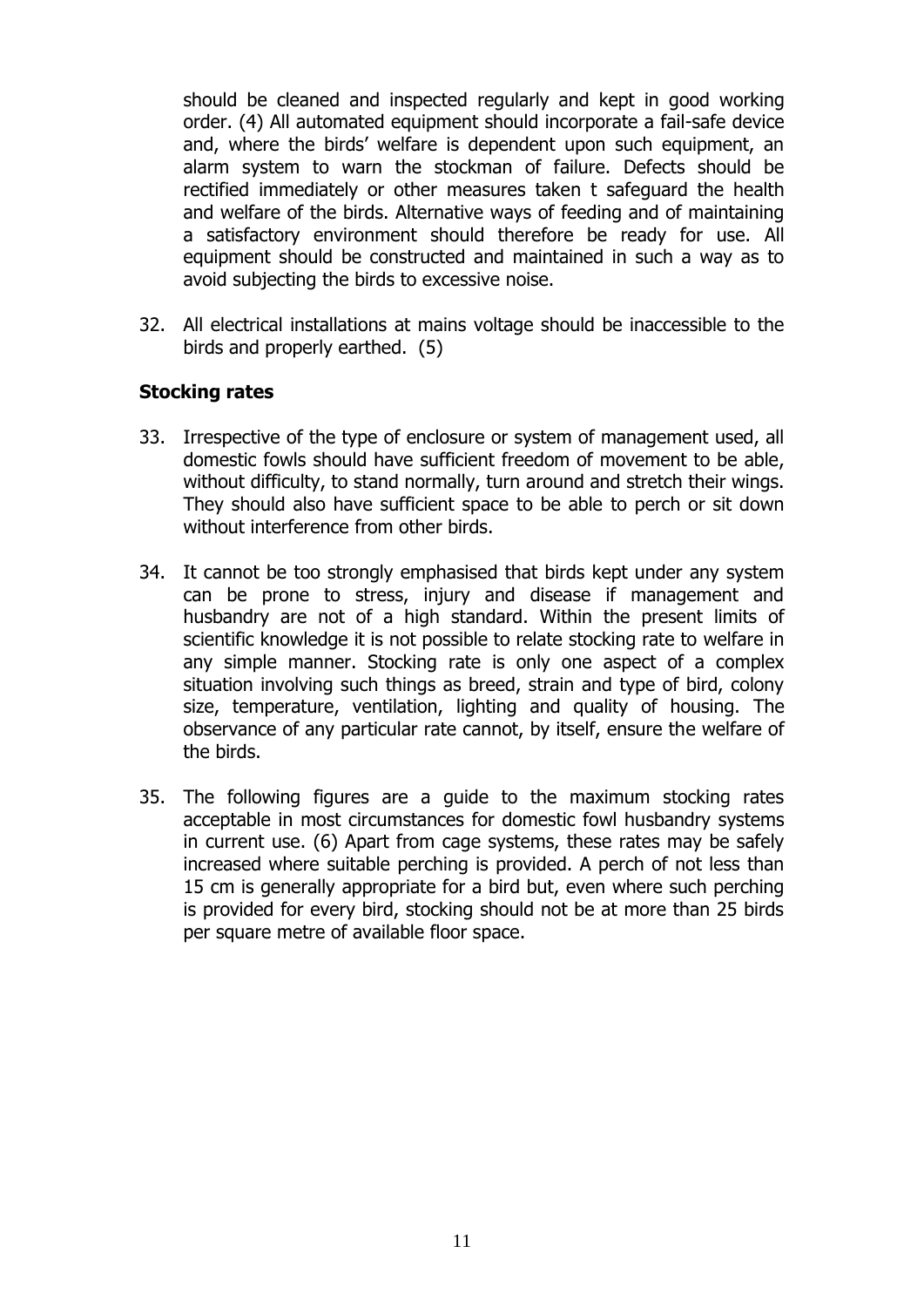| <b>SYSTEM</b>                             | <b>DENSITY</b>                                                                                                                                                                                                                                                                                                                                                                                                                                                                                                                                                                                                                                                                                                                                            | <b>QUALIFICATIONS</b>                  |
|-------------------------------------------|-----------------------------------------------------------------------------------------------------------------------------------------------------------------------------------------------------------------------------------------------------------------------------------------------------------------------------------------------------------------------------------------------------------------------------------------------------------------------------------------------------------------------------------------------------------------------------------------------------------------------------------------------------------------------------------------------------------------------------------------------------------|----------------------------------------|
|                                           | (Liveweight in relation to floor area)                                                                                                                                                                                                                                                                                                                                                                                                                                                                                                                                                                                                                                                                                                                    |                                        |
| Cages                                     |                                                                                                                                                                                                                                                                                                                                                                                                                                                                                                                                                                                                                                                                                                                                                           |                                        |
| Birds being                               | 250 cm <sup>2</sup> / $kg$                                                                                                                                                                                                                                                                                                                                                                                                                                                                                                                                                                                                                                                                                                                                | For bird between 1                     |
| reared for laying                         |                                                                                                                                                                                                                                                                                                                                                                                                                                                                                                                                                                                                                                                                                                                                                           | and 2 kg liveweight                    |
| Adult laying<br>birds                     | subject to,<br><b>These</b><br>legal<br>minimum<br>are<br>requirements from 1 <sup>st</sup> January 1995<br>EEC directive 86/166/EEC states that each cage<br>shall have:<br>1)<br>a minimum cage area for each bird of:<br>• 1,000 $\text{cm}^2$ where one hen is kept in the<br>cage<br>750 $\text{cm}^2$ where two hens are kept in<br>the cage<br>550 $\text{cm}^2$ here three hens are kept in<br>the cage<br>450 $\text{cm}^2$ where four or more hens are<br>kept in a cage<br>2)<br>a height over the minimum cage area of<br>not less than 35 cm and at least 40 cm<br>over 65% of that area;<br>3)<br>a slope not exceeding 14% or 8 degrees<br>for floors with a rectangular wire mesh<br>and 21.3% or 12 degrees for other types<br>of floor. |                                        |
|                                           |                                                                                                                                                                                                                                                                                                                                                                                                                                                                                                                                                                                                                                                                                                                                                           |                                        |
| <b>Deep Litter</b>                        |                                                                                                                                                                                                                                                                                                                                                                                                                                                                                                                                                                                                                                                                                                                                                           |                                        |
| Birds being<br>reared for<br>laying       | 17 kg / $m^2$                                                                                                                                                                                                                                                                                                                                                                                                                                                                                                                                                                                                                                                                                                                                             |                                        |
| Adult laying<br>birds                     | 17 kg / $m^2$                                                                                                                                                                                                                                                                                                                                                                                                                                                                                                                                                                                                                                                                                                                                             | No<br>7<br>than<br>more<br>birds/ $m2$ |
| Table<br>Chickens                         | 34 kg / $m^2$                                                                                                                                                                                                                                                                                                                                                                                                                                                                                                                                                                                                                                                                                                                                             |                                        |
| <b>Straw yards</b>                        |                                                                                                                                                                                                                                                                                                                                                                                                                                                                                                                                                                                                                                                                                                                                                           |                                        |
| Birds being<br>reared for<br>laying       | 10 kg / $m2$                                                                                                                                                                                                                                                                                                                                                                                                                                                                                                                                                                                                                                                                                                                                              |                                        |
| Adult laying<br>birds                     | 8 kg/ $m2$                                                                                                                                                                                                                                                                                                                                                                                                                                                                                                                                                                                                                                                                                                                                                | 3<br>than<br>No<br>more<br>birds/ $m2$ |
| <b>Housing for</b><br>free-range<br>birds | As for deep litter systems                                                                                                                                                                                                                                                                                                                                                                                                                                                                                                                                                                                                                                                                                                                                |                                        |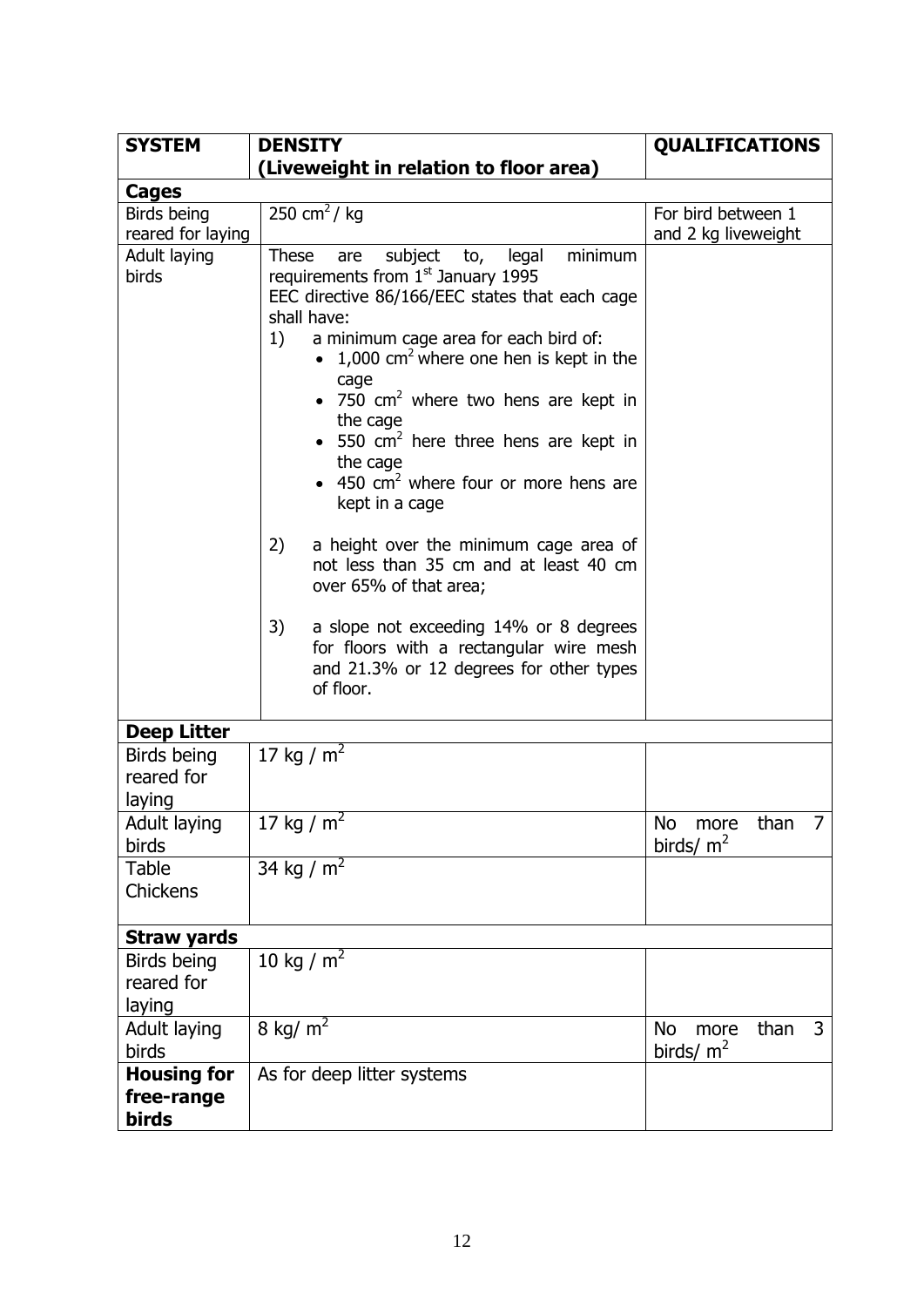36. If disease (particularly respiratory) or any vice becomes evident, by observation or by receipt of unsatisfactory grading returns from egg packing stations or by rejections from processing plants, expert qualified advice should be sought to deal with the problem. Stocking and ventilation rates should also be checked and variations in stocking and ventilation should be considered in order to minimise the likelihood of recurrence of the problem.

### **FEED AND WATER**

- 37. Birds should have easy access to adequate, nutritious, and hygienic feed each day, and to adequate fresh water at all times except in the case of therapeutic or prophylactic treatment. Care should be taken at each change of system to ensure that the birds find the feed and water points. Birds in cages should be provided with a minimum length of 10 cm feed trough space per bird; each bird should also have access to two drinkers unless each cage is provided with a water trough of the same length as the feed trough. Systems which call for the regular complete withholding of feed and water on any day should not be adopted. (See also paragraph 39 on induced moulting). However, feed, but not water, may be withheld for up to 12 hours prior to slaughter.
- 38. Stale or contaminated feed or water should not be allowed to accumulate and should be replaced immediately. Efforts should be made to minimise the risk of drinking water freezing.
- 39. In no circumstances should birds be induced to moult by withholding feed and water.

### **MANAGEMENT**

#### **General**

- 40. Frequent inspection of the stock is essential because the condition and reactions of the birds are the main guides to their welfare. An inspection must be made at least once daily (4) in addition to the looking-over which birds receive during routine management work (see also paragraph 14 and 30). Injured or dead birds should be removed promptly, as should individual sick birds.
- 41. It is desirable to establish a regular work routine. Care should be taken not to frighten the birds with sudden unaccustomed movement or noise, but without placing too much emphasis on quietness.
- 42. Precautions should be taken by adequate control measures to protect the birds from and avoid disturbances by foxes, rodent and other animals.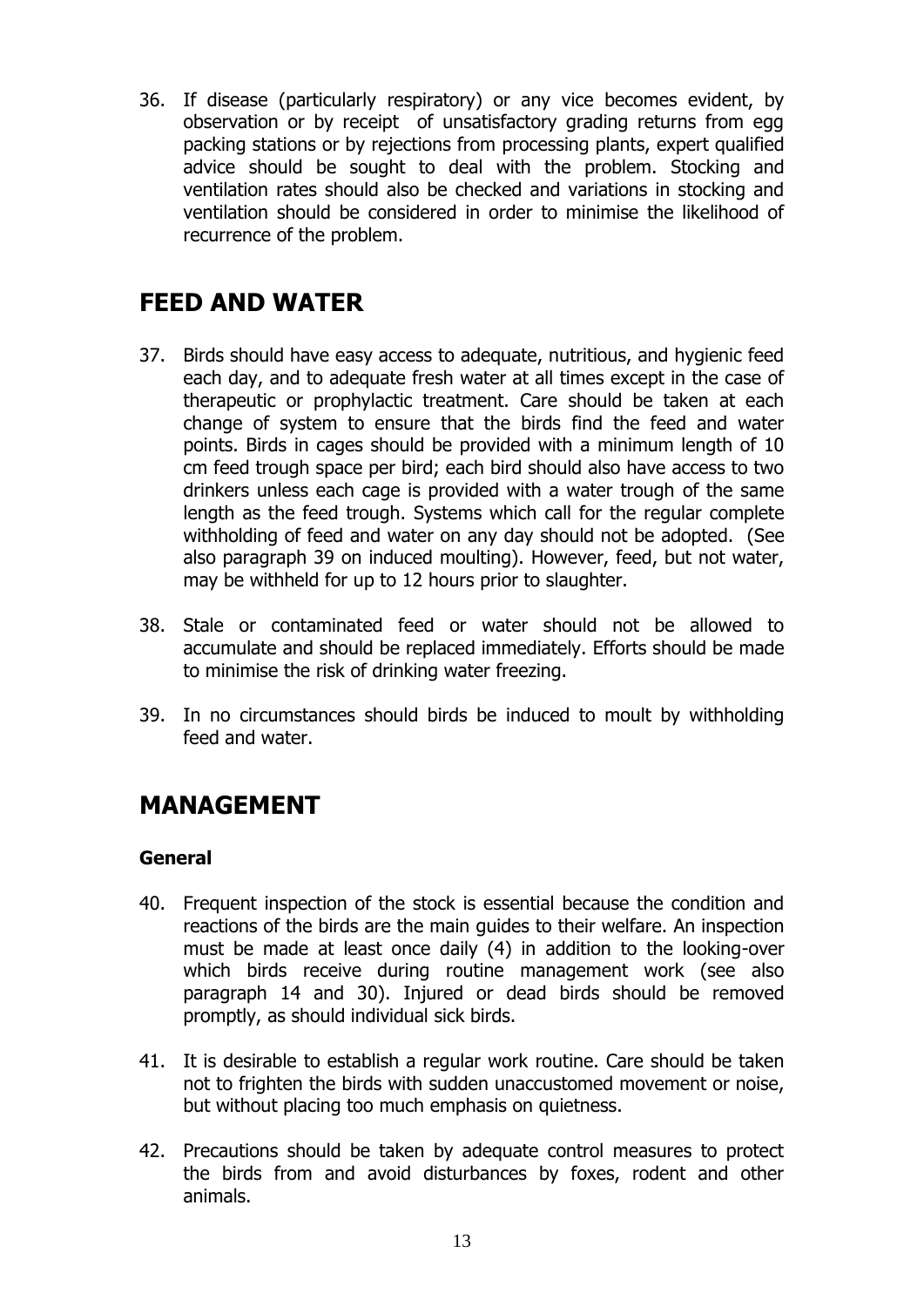- 43. Mouldy litter should not be used. There should be frequent checks to ensure that litter does not become excessively wet or dry, or infested with mites or other harmful organisms.
- 44. Premises and equipment should be regularly cleansed. Thorough disinfection should be carried out before restocking and at other suitable times to reduce the danger of continuing infection.
- 45. Vaccinations, injections and similar procedures should be undertaken by competent, trained operators. Care should be taken to avoid injury and unnecessary disturbances of the birds.
- 46. Artificial insemination is a highly-skilled procedure and should be carried out only by competent, trained personnel maintaining a high standard of hygiene and taking care to avoid injury and unnecessary disturbance of the birds.

#### **Beak Trimming**

- 47. Beak trimming may be carried out for chicks that will become laying hens provided it is carried out before 10 days of age and carried out by qualified staff otherwise it should only be carried out only as a last resort, that is, when it is clear that more suffering would be caused in the flock if it were not done.
- 48. When an outbreak of vice occurs it should be tackled immediately by appropriate changes in the system of management, for example, by reduction of the lighting intensity.
- 49. If beak trimming is necessary it should be done by a skilled operator or under his supervision by means of a suitable instrument to remove:
	- (i) not more than a one-third part of both its upper and lower beaks, measured from the tip towards the entrance to the nostrils, if carried out as a single operation; or
	- (ii) not more than a one-third part of its upper beak only, measured as aforesaid, and the arrest of any subsequent haemorrhage from the beak by cauterisation.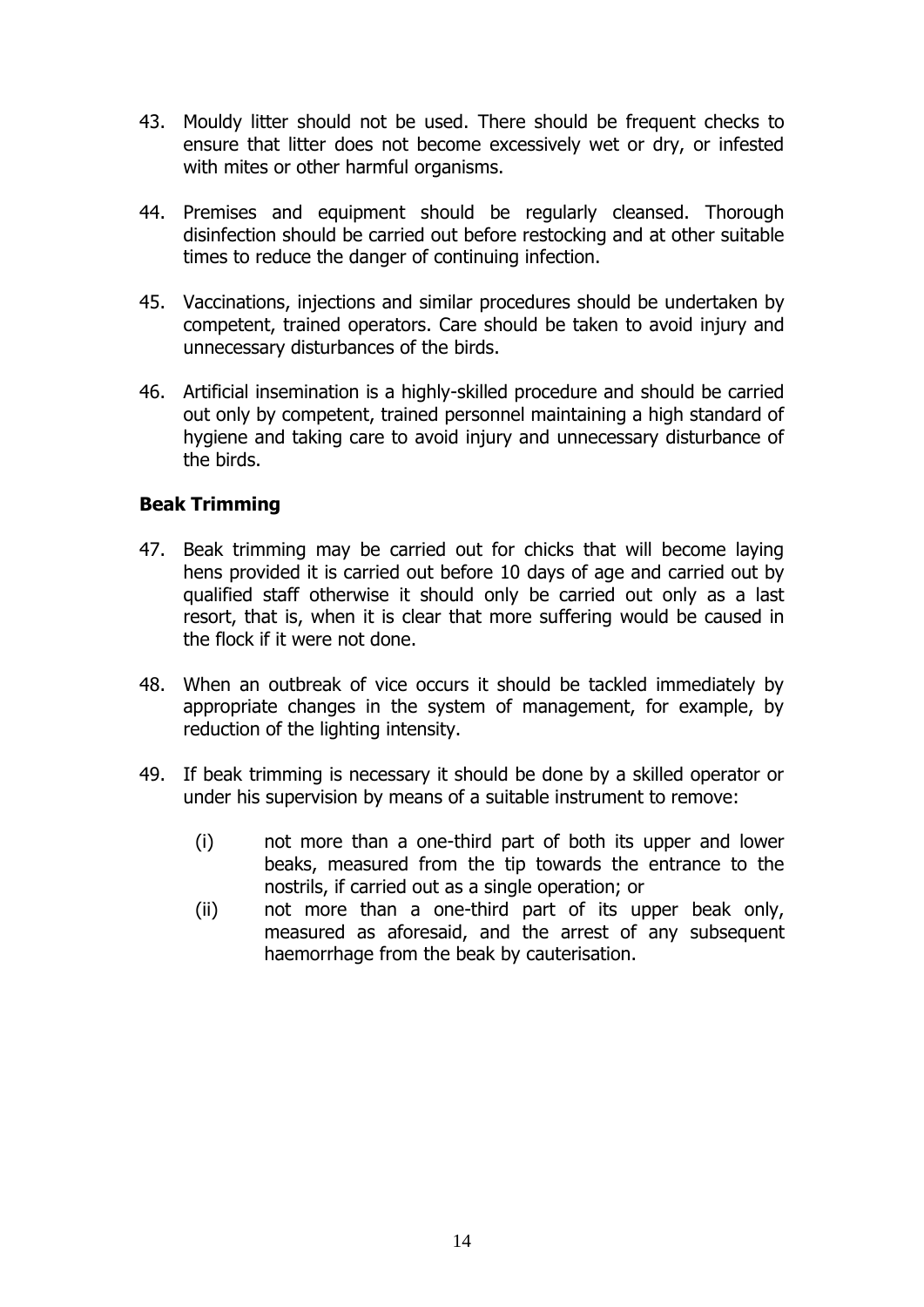#### **Dubbing (7)**

50. If dubbing is necessary it must be done within the first 72 hours of life, using curved scissors. Dubbing of older birds is a difficult and severe operation which must be done only by a veterinary surgeon.

#### **Toe-cutting (7)**

51. To avoid injury to hens during mating, the last joint of the inside toes of male breeding birds may be removed. This must be done within the first 72 hours of life. A veterinary surgeon must carry out the operation if it is performed after the first 72 hours of life.

#### **Dewinging (7)**

52. Dewinging, pinioning, notching or tendon severing, which involve mutilation of wing tissues, must not be undertaken. When it is necessary to reduce the effects of flightiness, the flight feathers of one wing may be clipped.

#### **Blinkers (7)**

53. The use of blinkers which pierce the nasal septum is illegal. Other forms of blinkering are not recommended.

#### **Castration and devoicing (7)**

54. Surgical castration and devoicing must not be undertaken.

### **DISPOSAL OF UNWANTED CHICKS AND HATCHERY WASTE**

- 55. Unwanted chicks awaiting slaughter should be treated as humanely as those intended for retention or sale.
- 56. Chicks should always be humanely killed by a skilled operator. The method which should be used is to place them in an atmosphere with the highest obtainable concentration of  $CO<sub>2</sub>$  and a source of 100%  $CO<sub>2</sub>$ should therefore be used as the disposing agent. This is the most humane method and detailed advice on its use can be obtained by contacting DAFF. However, where very small numbers of chicks are involved they may be killed humanely by dislocation of the neck or by decapitation. Whatever method used the chicks should be thoroughly inspected afterwards to ensure that all are dead.
- 57. Methods of killing which involve suffocation by tightly packing the unwanted chicks in a confined space, or by drowning, or in which irritant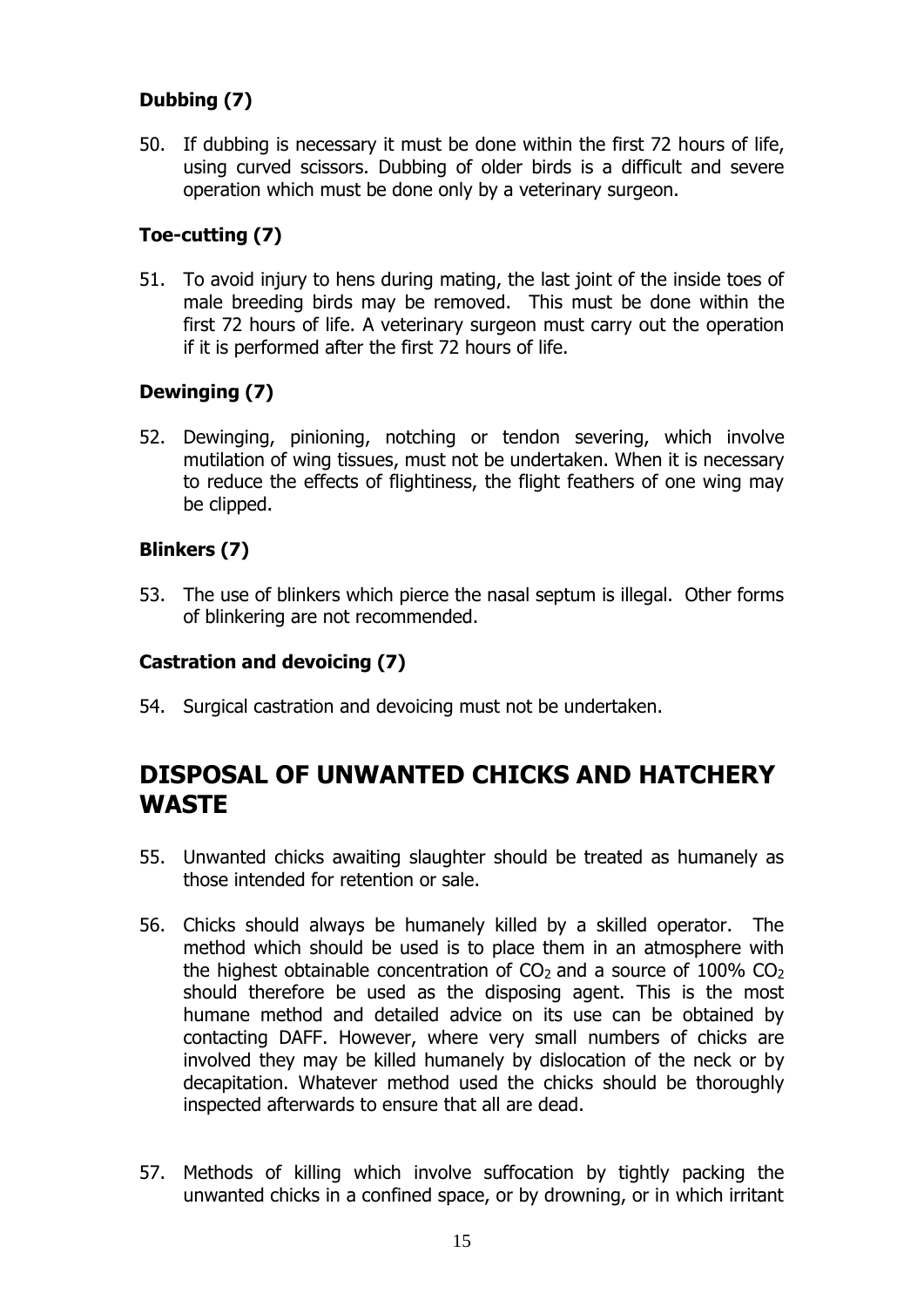liquids such as carbon tetrachloride are allowed to come into direct contact with the chicks, are inhumane and must not be used.

58. All hatchery waste should be treated (for example, by rapid maceration) so as to kill instantaneously any living embryos.

### **HANDLING AND TRANSPORT OF STOCK ON THE PREMISES (8)**

#### **General**

59. The proper handling of birds requires skill, and it should be undertaken only by competent persons who have been appropriately trained. It should be carried out quietly and confidently, exercising care to avoid unnecessary struggling which could bruise or otherwise injure the birds. Care must be taken in catching birds in loose-housed systems in order to avoid creating panic and subsequent injury to and smothering of the birds. Particular care is also needed so as to avoid injury to birds being placed in or removed from cages, especially where the whole of the cage front does not open.

#### **Day-old chicks**

- 60. Chicks for despatch should be healthy and vigorous, and should be placed in suitably ventilated boxes without overcrowding. Care should be taken to ensure adequate ventilation of the boxes, particularly when they are stacked, and to prevent the chicks from direct sunlight and cold draughts.
- 61. Packing materials used inside boxes should be dry and free from moulds.
- 62. Chicks should be transferred to the brooders as soon as possible.

#### **Growing and adult birds**

- 63. The design, size and state of repair of any container used to carry birds should allow them to be put in, conveyed and taken out without injury. Care should also be taken when crates are loaded on to vehicles, and in their transportation and unloading. Adequate ventilation for the birds is essential at all times.
- 64. Birds should be protected from bad weather and from excessively hot or cold conditions. They should not be allowed to become stressed (as indicated by prolonged panting) by being left in containers exposed to strong direct sunlight.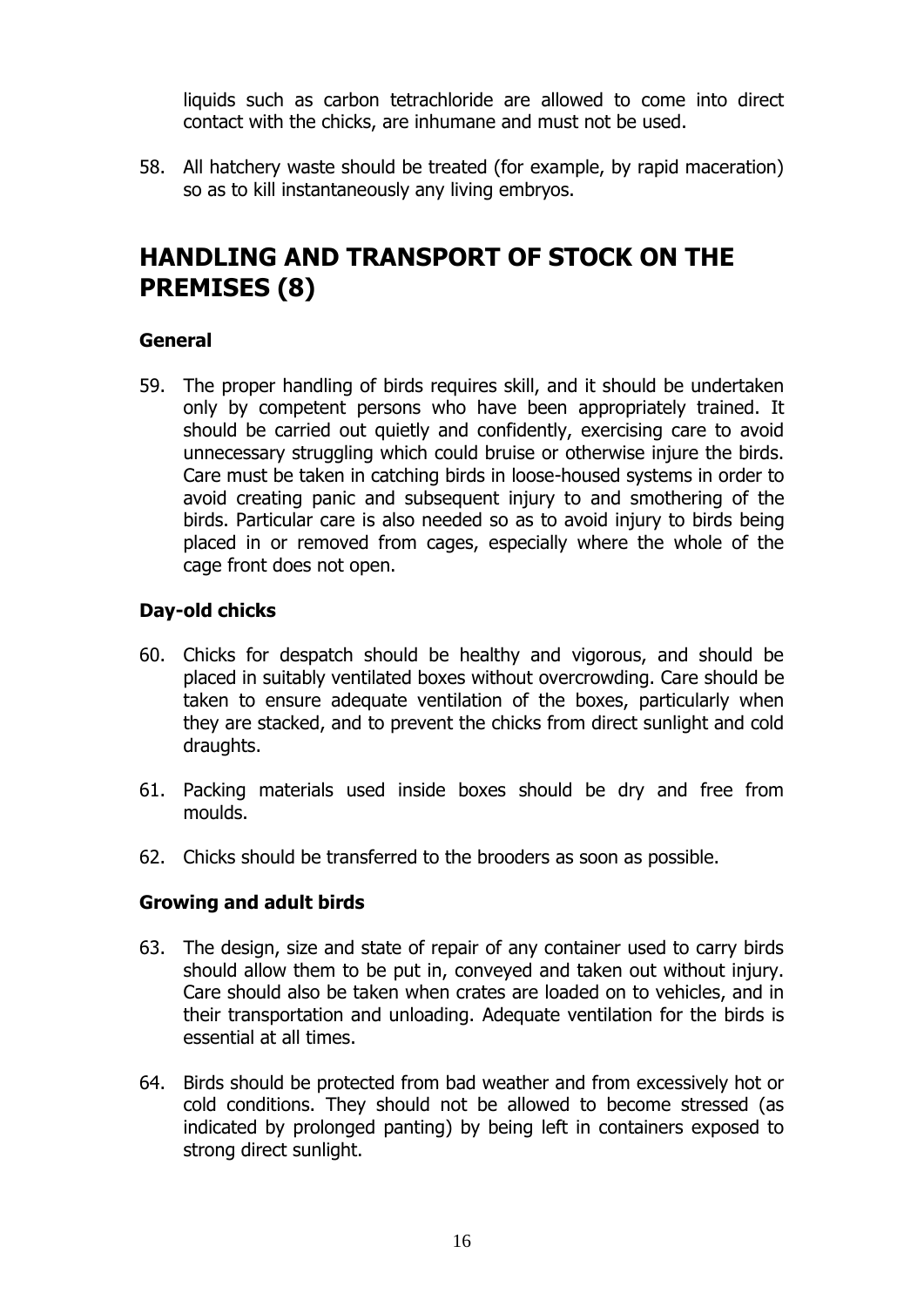### **ADDITIONAL RECOMMENDATIONS: RANGE BIRDS**

#### **Management**

- 65. Land on which range bids are kept for prolonged periods may become 'fowl sick', i.e. contaminated with organisms which cause or carry disease to an extent which could seriously prejudice the health of poultry on the land. The time taken for land to become fowl sick depends on the type of land and density of stocking. A European Community Regulation (1943/85)(6) on the labelling of eggs requires that eggs labelled 'free-range' must originate from a range system with a stocking rate not exceeding 1,000 birds per hectare. In addition, the Regulation also requires the ground to which such birds have access to be mainly covered with vegetation. The stocking rate to be used in this country should generally be lower. Factors such as soil type, drainage and size of colony and frequency of flock rotation are very important in deciding the number of birds that a particular area can carry. Heavy, poorly drained soil can carry fewer birds than land which is light and well drained. In general land can be stocked more heavily by birds in small flocks of 100 or so when accommodated in well spaced and regularly moved houses than when kept in larger flocks in static houses (See paragraph 35). Flocks and portable houses should be moved regularly to avoid fowl sick or continuously muddy conditions leading to ill-health or discomfort of the birds.
- 66. It is important to ensure that the land to which the birds have access is adequately covered with suitable, properly managed vegetation.
- 67. Precautions should be taken to protect the birds against dogs, cats and other predators.
- 68. Shelter from rain and sun should always be available. Windbreaks should be provided on exposed sites.
- 69. Attention is also directed to the relevant recommendations in paragraphs 40 to 54 inclusive.

#### **Housing**

- 70. Housing used by range birds should be of sufficient standard to ensure that the birds are not subject to distress caused by extremes of temperature.
- 71. When birds are transferred to range houses, precautions should be taken to avoid overcrowding and suffocation, particularly during the first few nights. Cannibalism is a danger under this system, and birds should not be confined for too long during hours of daylight or subjected to direct sunlight during confinement. Attention is also directed to paragraph 12.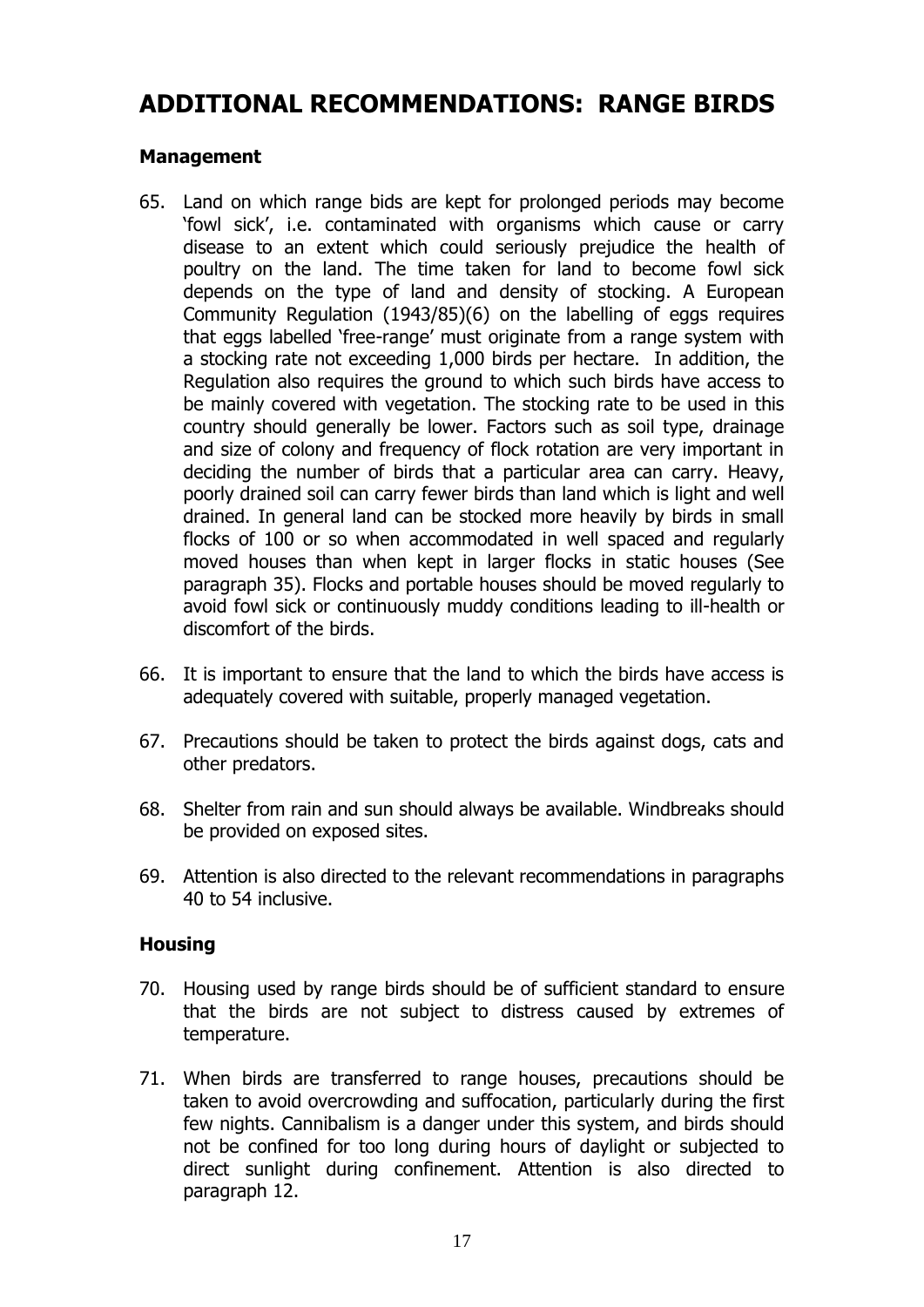- 72. All birds must have ready access to range and there should be sufficient openings so spaced and of sufficient size to allow a reasonable proportion of birds to enter or leave at any one time.
- 73. Unless the house is moved frequently it is good practice to protect the ground immediately adjacent to it, e.g. by providing slatted or wire mesh platforms, covered verandas or areas of gravel.

#### **Feed and water**

74. Feed and water should never be allowed to remain in a stale or contaminated condition. In freezing conditions, particular attention should be given to the provision of water. (See also paragraphs 23 and 37).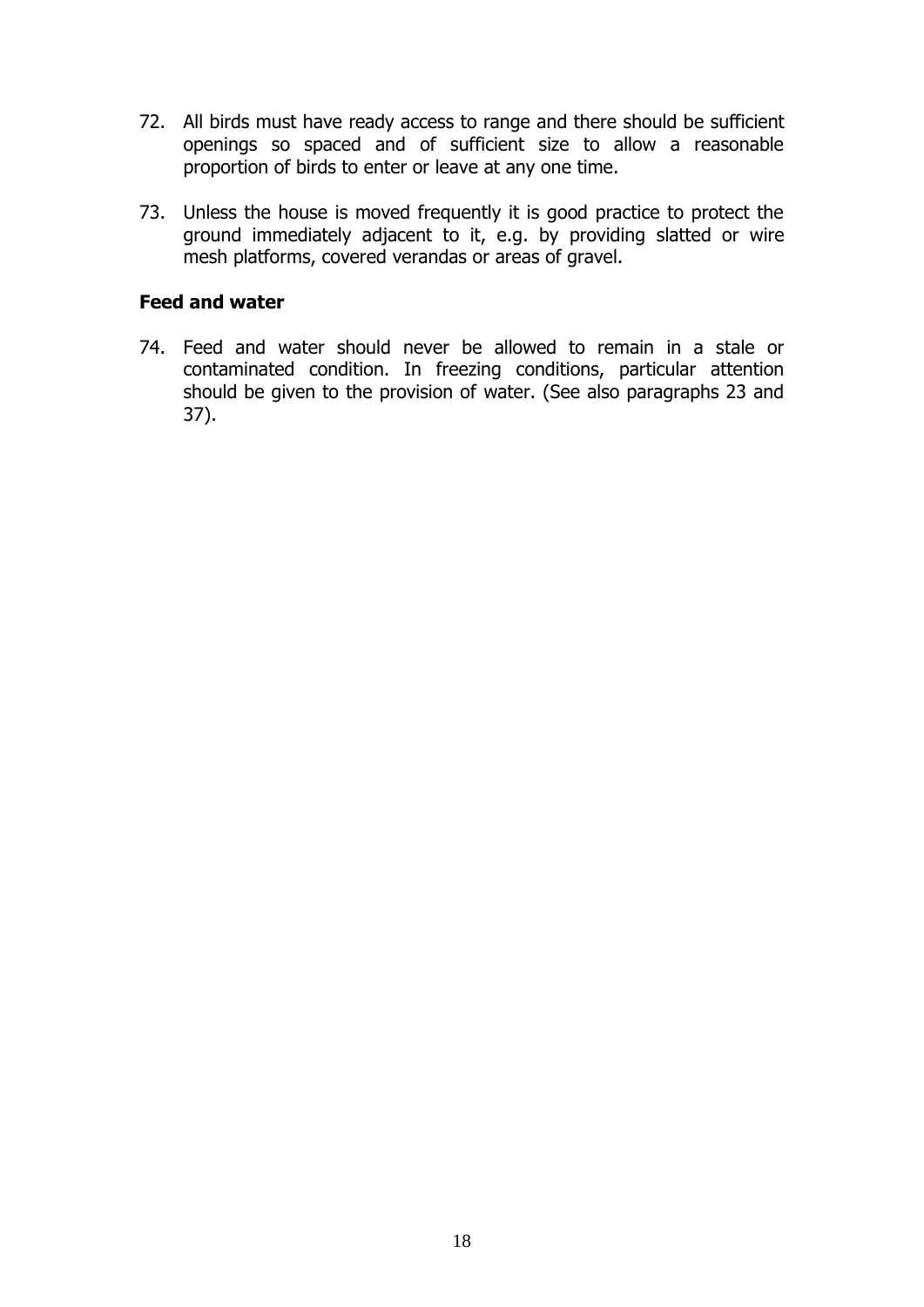# **REFERENCES**

(1) Training courses which follow the Code recommendations are arranged for stockmen by DAFF Knockaloe. Proficiency testing in relevant subjects is available through the National Proficiency Tests Council.

(2) The Cruelty to Animals Act 1997, lays down provisions concerning the standard methods of humane killing of poultry.

(3) The Health and Safety Executive recommends that, for human safety, the following levels should not be exceeded:

| <b>Name of Gas</b> | Long term exposure<br>Limit (ppm)<br>(8 hour day) | <b>Short term exposure</b><br>Limit (ppm)<br>(15 minutes) |
|--------------------|---------------------------------------------------|-----------------------------------------------------------|
| Ammonia            | 25                                                | 35                                                        |
| Carbon Monoxide    | 30                                                | 200                                                       |
| Carbon Dioxide     | 5,000                                             | 15,000                                                    |
| Hydrogen Sulphide  | 10                                                | 15                                                        |

(4) The Welfare of Livestock Regulations 1996 requires that laying hens and all automatic and mechanical equipment upon which such stock depend to be thoroughly inspected at least once each day.

(5) Any installation or extension involving mains electricity should comply with the Regulations for the Electrical Equipment of Buildings issued by the Institution of Electrical Engineers.

(6) For labelling purposes only, Commission Regulation (EEC) No 1943/85 (OJ No 181 of 13.7.85) requires that poultry enterprises must comply with the following minimum criteria in order to mark their small egg packs with the terms shown:

(a) 'Free-range eggs':

- Hens to have continuous daytime access to open-air runs
- The ground to which hens have access is mainly covered with vegetation
- The maximum stocking density is not greater than 1,000 hens per hectare of ground available to the hens or one hen per 10  $m^2$ .
- The interior of the building must satisfy the conditions at (c) or (d).

(b) 'Semi-intensive eggs':

Hens have continuous daytime access to open-air runs.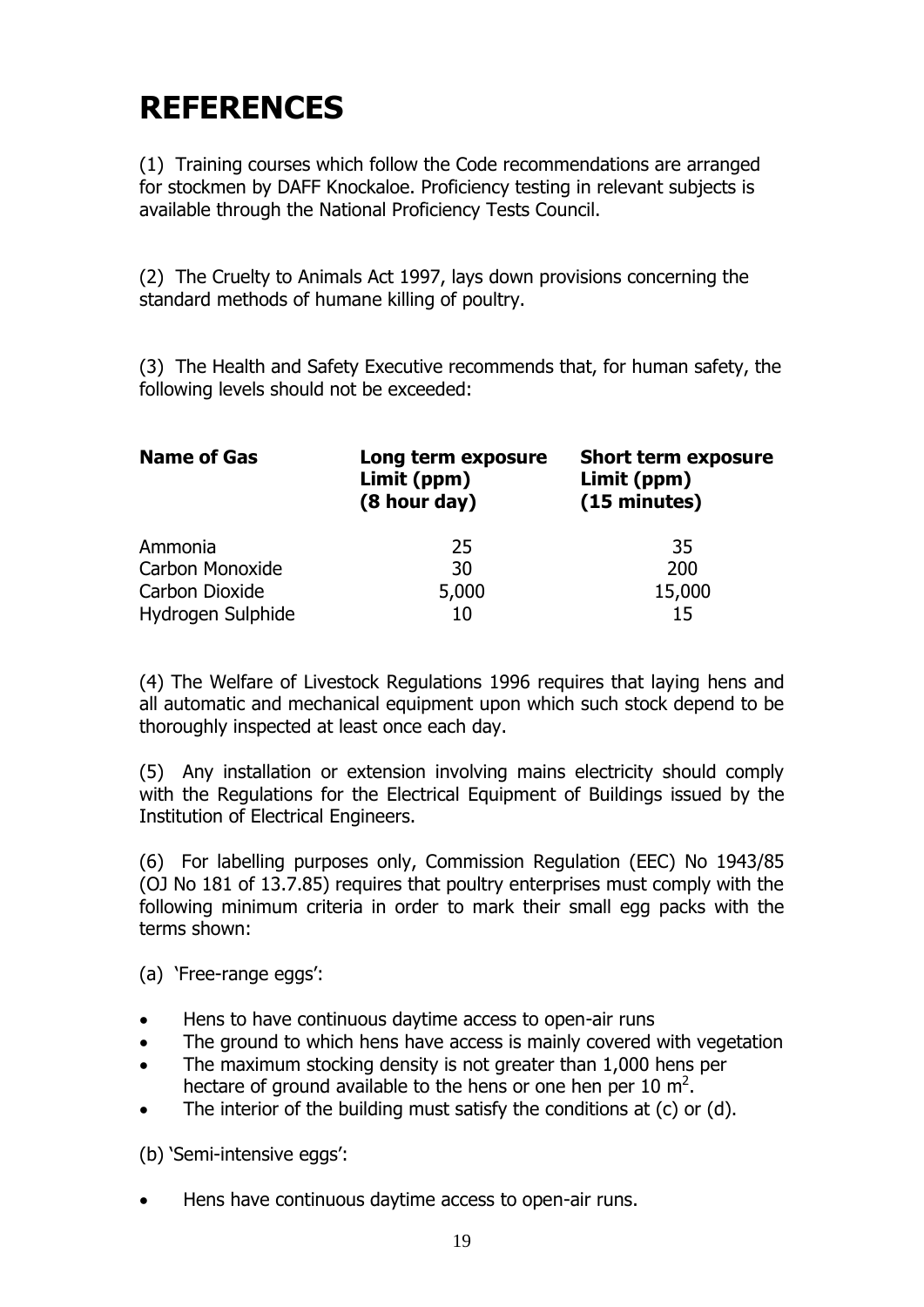- The ground to which hens have access is mainly covered with vegetation.
- The maximum stocking density is not greater than 4,000 hens per hectare of ground available to the hens or one hen per  $2.5m<sup>2</sup>$
- The interior of the building must satisfy the conditions at (c) or (d).

(c) 'Deep-litter eggs'

- The maximum stocking density is not greater than seven hens per square meter of floor space available to the hens.
- At least a third of this floor area is covered with a litter material such as straw, wood shavings, sand or turf.
- A sufficiently large part of the floor area available to the hens is used for collection of bird droppings.

(d) 'Perchery (Barn eggs)':

- The maximum stocking density is not greater than 25 hens per square meter of floor space available to the hens.
- The interior of the building is fitted with perches of a length sufficient to ensure at least 15 cm of perch space for each hen.

(7) The Cruelty to Animals Act 1997 prevents any minor operation from being performed without due care and humanity.

(8) Regulations for the protection of poultry when being carried by water, rail or road, as contained in the Welfare of Livestock During Transport Order 1997. The recommendations made in paragraphs 59 to 62 inclusive relate to handling and transport operations which are not covered in the Order.